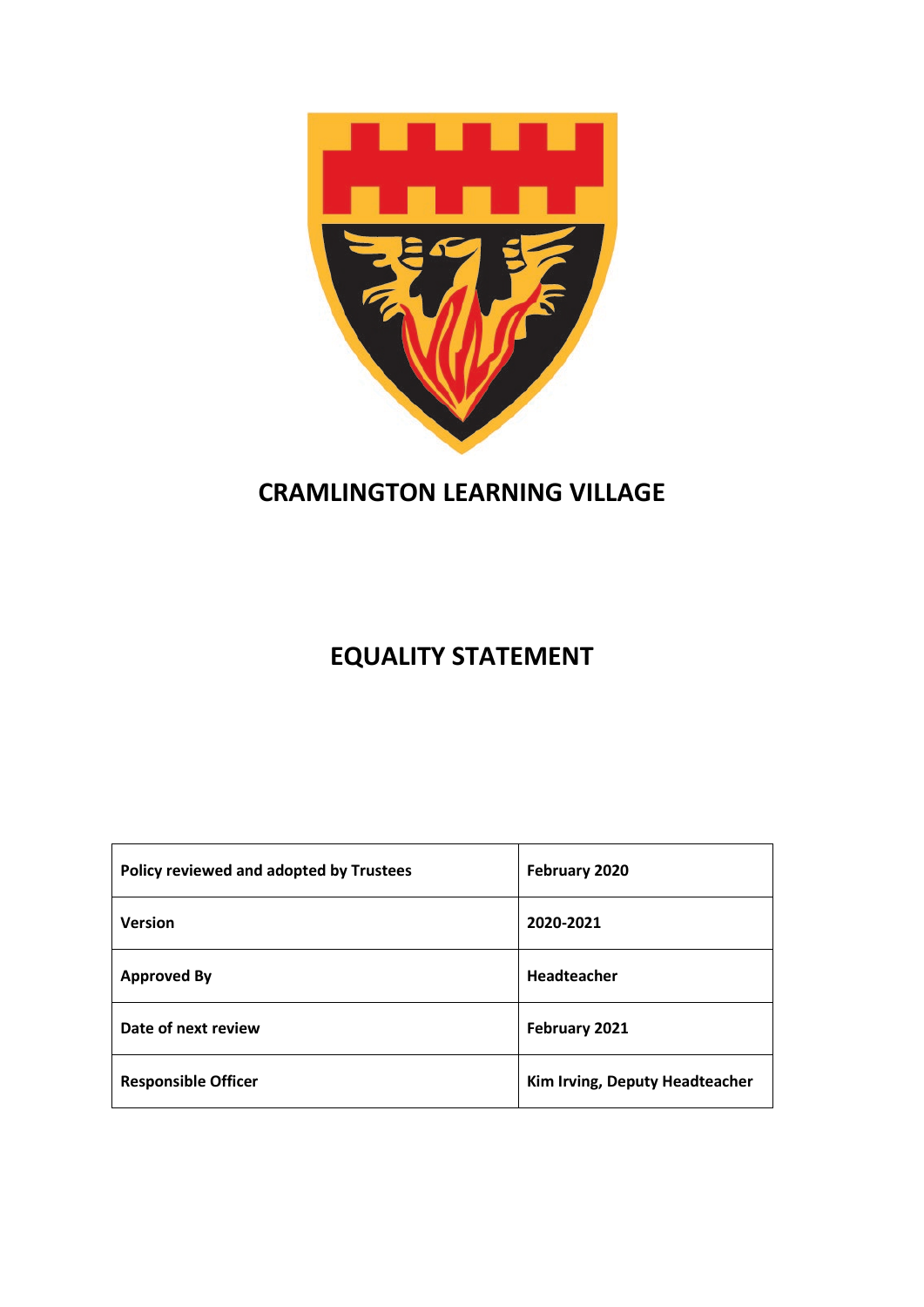# **Equality Statement**

Cramlington Learning Village is guided by a clear set of objectives and values, one of which is equality. We are committed to eliminating unfair and unlawful discrimination, harassment and victimisation, advancing equality of opportunity, and fostering good relations between different groups within the school and the local community. We are determined to do everything we can to make sure that people are treated fairly and that everyone has access to the best education they can.

Unlawful discrimination, which results in unfairness in any aspect of the school's employment policies and practices, curriculum or service delivery, will not be acceptable under any circumstances. We pledge to respect the equal human rights of our pupils, staff and other members of the school community, and to educate them about equality, diversity and cohesion.

#### **Legislation and duties**

The following identifies the equality legislation that affects the school.

- Human Rights Act 1998
- Special Educational Needs and Disability Act 2001
- Education Act 2002 (section 78)
- Education and Inspections Act 2006 (section 21 (5))
- Equality Act 2010

The General Public Sector Duty of the Equality Act 2010 requires schools, in the exercise of their functions and decisions, to have due regard to the need to:

- Eliminate discrimination, harassment and victimisation
- Advance equality of opportunity between persons who share a protected characteristic and persons who do not share it
- Foster good relations between persons who share a protected characteristic and persons who do not share it.

Under equality legislation the school has the following specific equality duties:

- **Produce an equality statement** identifying actions to be taken to eliminate discrimination, advance equality of opportunity and foster good relations between different groups across school activity.
- **Consult stakeholders** (pupils, parents/carers/guardians and staff) on their perceptions of equality within the school and build the results of consultation into the equality statement.
- **Transparency** requires schools to set specific, measurable equality objectives and to publish information about their performance on equality, so that the public can hold them to account.
- **Assess and analyse** the impact of equality policies on pupils, staff, and parents/carers/guardians, in particular monitor pupil admissions, attainment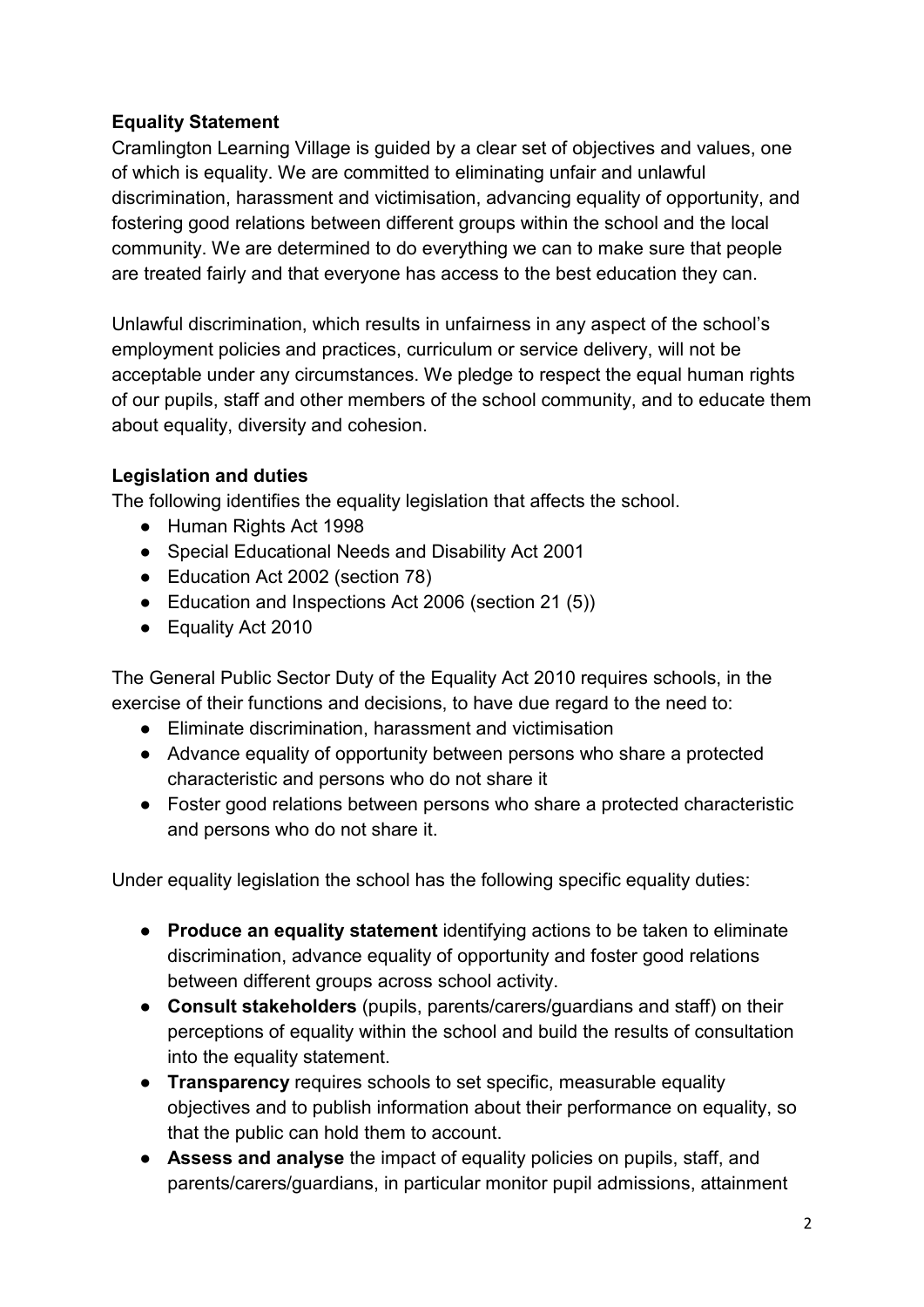levels and exclusions by disability, sex, religion and different racial groups. Take such steps as are reasonably practical to improve any adverse outcomes for any group

- **Record all hate incidents** and report them to school governors and the local authority on a regular basis
- **Audit and monitor** the curriculum and teaching and learning methods to ensure they are inclusive in the language and representation used, promote inclusion and physical activity for disabled pupils, and challenge stereotypes to promote community cohesion and a positive image of a diverse community.
- **Reasonable Adjustments** require schools to take reasonable steps to avoid substantial disadvantage where a provision, criterion or practice puts disabled pupils at a substantial disadvantage. This duty applies to existing pupils, applicants and, in limited circumstances, to disabled former pupils in relation to the following areas:
	- o Deciding who is offered admission as a pupil
	- o The provision of education
	- o Access to any benefit, service or facility.
- **Special Educational Needs** duties require schools not to treat disabled pupils less favourably than non-disabled pupils and to make reasonable adjustments to avoid putting disabled pupils at a substantial disadvantage. Schools must also prepare an accessibility plan to increase accessibility for disabled pupils. This plan must cover: the physical environment; the curriculum; and written communication (the Planning Duty).

#### **Who is protected?**

The Equality Act 2010 identifies a list of nine characteristics that are subject to its general duty. They are:

- Age
- Disability
- Gender reassignment
- Marriage and civil partnership
- Pregnancy and maternity
- Race (ethnicity)
- Religion
- Sex (gender)
- Sexual orientation

However, age and being married or in a civil partnership are NOT protected characteristics for the school's provisions.

#### **Responsibilities**

**Governors** are responsible for: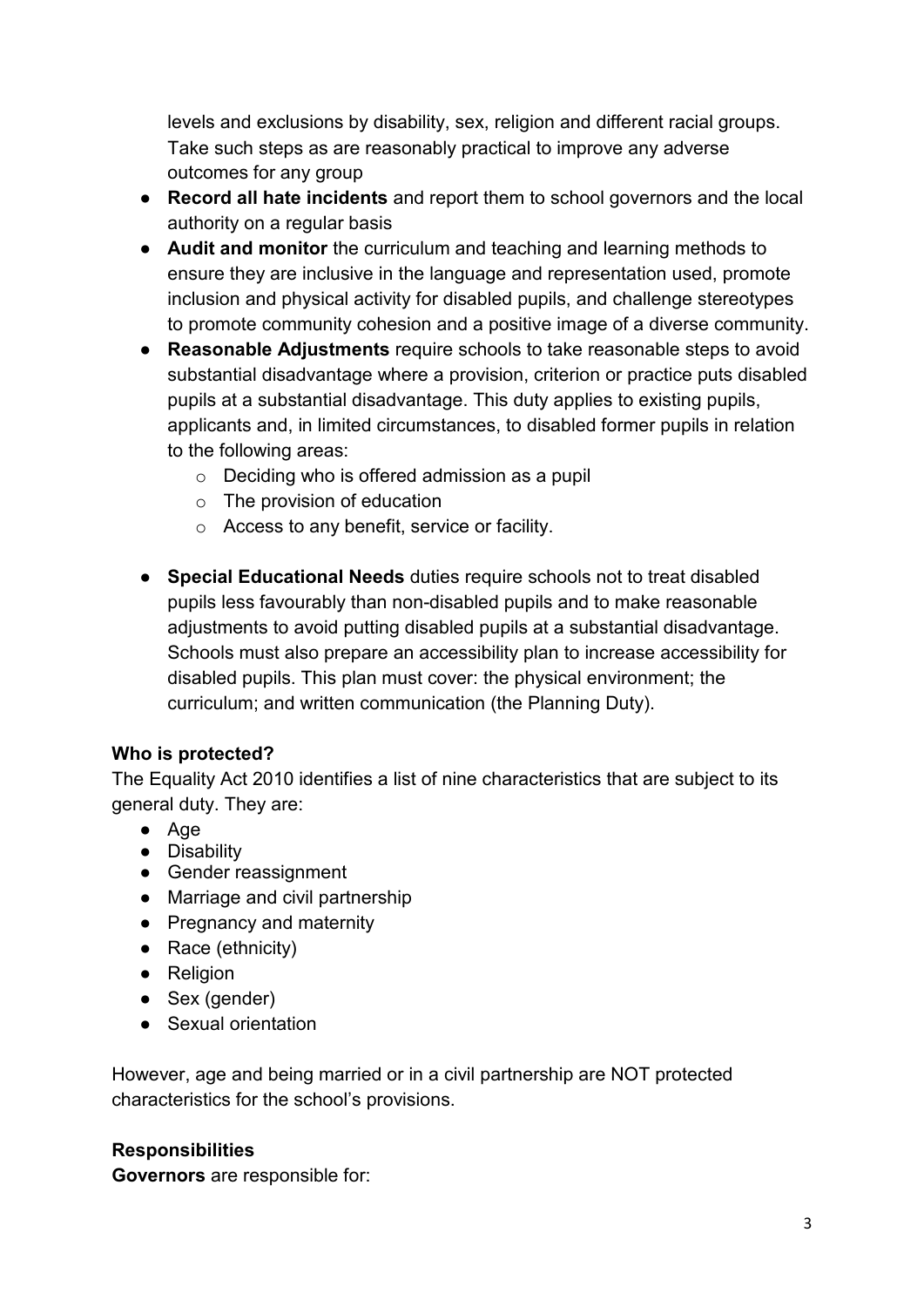- Challenging and supporting the school so that weaknesses are tackled decisively and statutory equality responsibilities are being met.
- Ensuring that school functions and policies are equality impact assessed to demonstrate compliance with equality legislation.
- Ensuring that an equality assessment of the curriculum has been completed.
- Monitor the school's Equality Statement and SEN Accessibility Plan at least once annually to ensure that their procedures are being followed.

### **The Headteacher** is responsible for:

- Producing, implementing and maintaining the school's
	- o Equality Statement
	- o Special Educational Needs Accessibility Plan
- Ensuring all staff know their responsibilities under these documents and receive training and support in carrying these out
- Ensuring the school has an anti-discrimination statement for dealing with and reporting hate incidents
- Ensuring tools are in place to show how the school has shown due regard to all protected groups, such as;
	- o Equality monitoring of policies e.g. employment, admissions, pupil attainment, exclusion, hate incidents
	- o Equality assessment of the curriculum
- Using information from assessments and audits to identify compliance with equality duties and to develop equality objectives for the school
- Revising and reviewing the School's Equality Statement and Objectives every three years and report on progress annually to Governors
- Making sure the school's equality statement and its procedures are followed
- Making sure the equality statement is readily available and that the governors, staff, pupils, and their parents/carers and guardians know about it
- Producing regular information for staff and governors about the objectives and how they are working towards them
- Taking appropriate action in cases of harassment and discrimination, including racist bullying, homophobic bullying and bullying related to sex, disability and religion
- The Head Teacher is responsible overall for dealing with reports of hate incidents

**All staff** are responsible for:

- Dealing with all hate-incidents
- Advancing equality of opportunity and fostering good relations
- Behaving in a non-discriminatory way and respecting the human rights of individuals regardless of age, race, disability, sexual orientation, religion, sex, gender reassignment, pregnancy and maternity; and marriage and civil partnership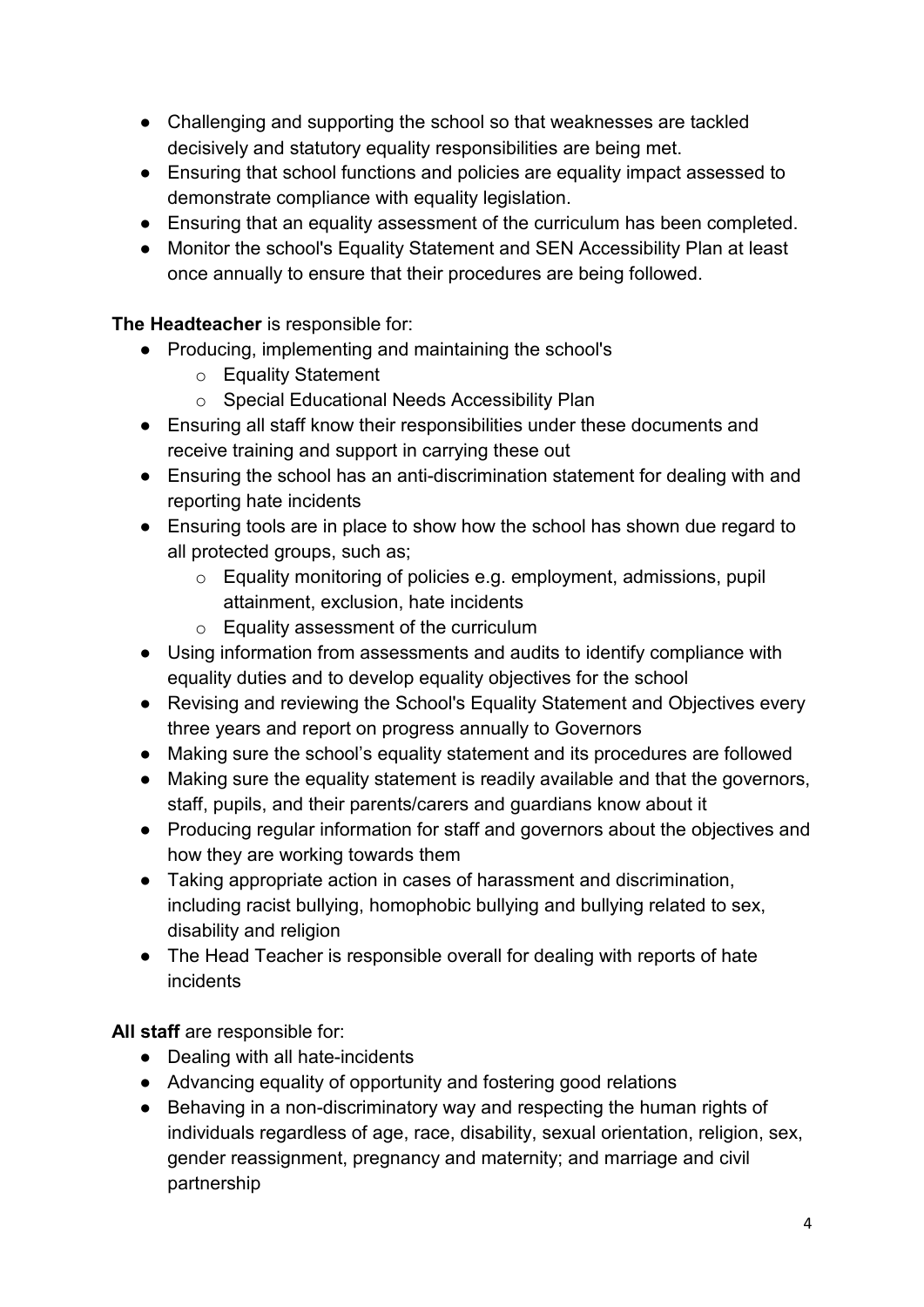● Ensuring they follow the equality statement and procedures, and take up equality training and learning opportunities provided by the school

# **Teaching Staff** are responsible for:

- Undertaking an equality assessment of their curriculum, to ensure there is equality of opportunity to access the curriculum through teaching and learning.
- Being able to recognise and tackle bias and stereotyping in the school and wider community.
- Challenging discriminatory language and behaviour and providing appropriate alternatives and role models

#### **Visitors and contractors** are responsible for:

● Behaving in a non-discriminatory way and respecting the human rights of individuals regardless of age, race, disability, sexual orientation, religion, sex, gender reassignment; marital or civil partnership status, pregnancy and maternity.

#### **Employment**

We are committed to a fair and equal pay statement and a free from bias pay structure.

We will not unlawfully discriminate in employment on grounds of sex, gender reassignment, race, disability, sexual orientation, religion or belief or age. This includes discrimination in relation to recruitment, terms and conditions, promotions, transfers, dismissals, training and employment practices such as dress codes and disciplinary procedures.

With regard to disability, we will make such reasonable adjustments as are necessary to prevent a disabled person being at a substantial disadvantage in comparison with people who are not disabled.

# **Monitoring and analysis**

We will monitor the following policies to ensure that we are meeting equality duties:

- Pupil admission
- Pupil exclusion
- Pupil attainment
- The progress of pupils identified as having special educational needs
- Complaints
- All hate incidents
- Satisfaction surveys

We will disaggregate the results of monitoring by the equality profile (race, sex, religion and disability) to identify if there were any issues or outcomes particular to one specific group. Where relevant, actions will be taken to improve any adverse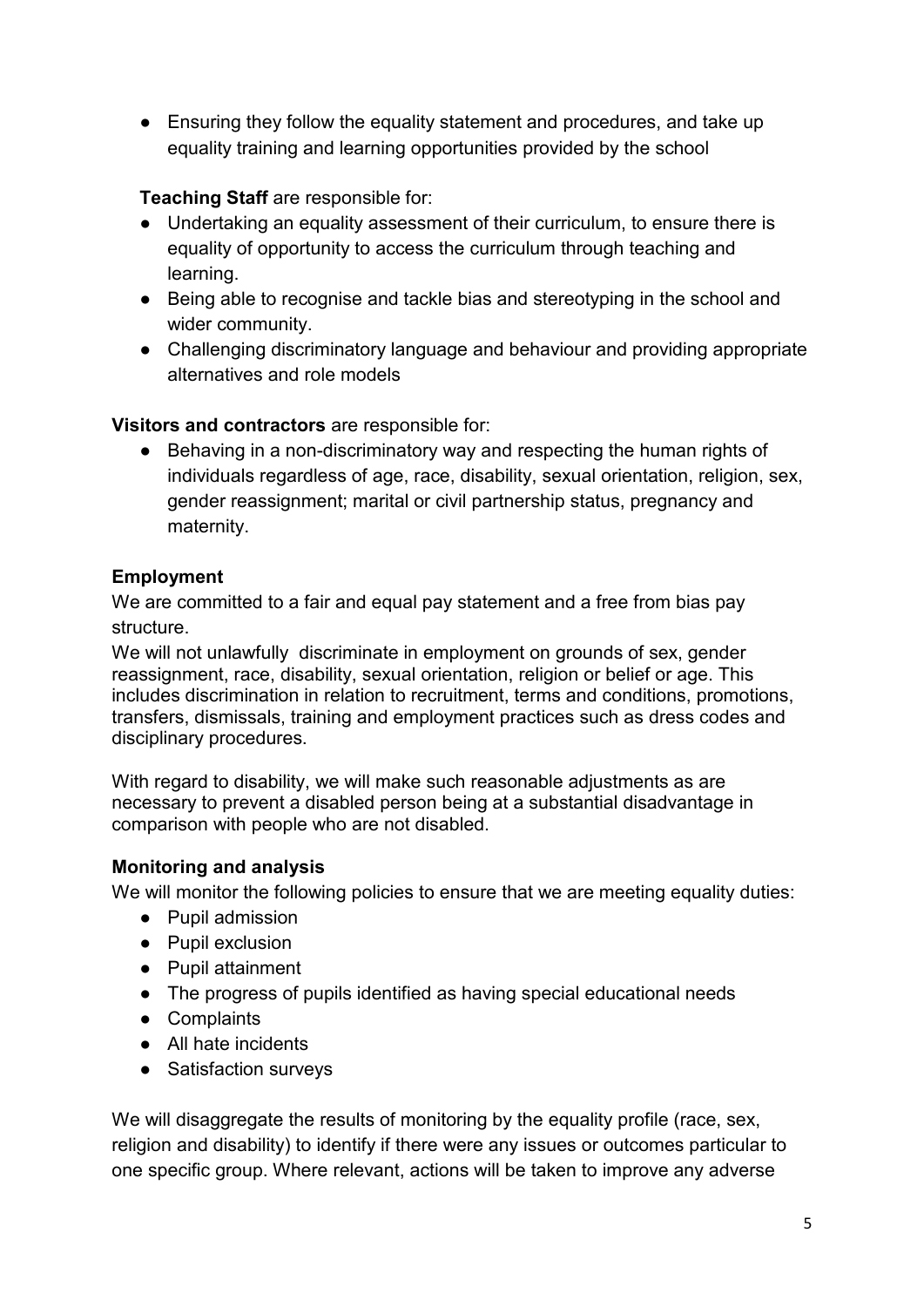outcomes for any group. The results of equality monitoring will be reported to the school governors annually. Any identified improvements will be included in the School's Improvement Plan.

### **Checklist for school staff and governors**

- Is information collected on race, disability and gender with regards to both pupils and staff e.g. pupil achievement, attendance, exclusions, staff training? Is this information used to inform the policies, plans and strategies, lessons, additional support, training and activities the school provides?
- Is pupil achievement analysed by race, disability and gender? Are there trends or patterns in the data that may require additional action, and has action been taken to address these?
- Does the curriculum include opportunities to understand the issues related to race, disability and gender?
- Are all pupils encouraged to participate in school life? Are pupils who make a positive contribution reflective of the school's diversity e.g. through class assemblies /school council?
- Are bullying and harassment of pupils and staff monitored by race, disability and gender, and is this information used to make a difference to the experience of other pupils? Are racist incidents reported to the governing body and local authority on an annual basis?
- Is the school environment as accessible as possible to pupils, staff and visitors to the school? Are open evenings and other events which parents, carers and the community attend held in an accessible part of the school, and are issues such as language barriers considered?
- Are the accessibility needs of parents, pupils and staff considered in the publishing and sending out of information, in terms of race, disability and gender?
- Are procedures for the election of parent governors open to candidates and voters who are disabled?

# **Reporting progress**

School Governors will monitor the School's Equality Statement. The Equality Statement will be reviewed at least once in the next three years.

# **Objectives**

1. To continue to raise the achievement of students of Disadvantaged students, ie those who qualify for the Pupil Premium.

- 2. To continue to raise the achievement of students with SEND.
- 3. To reduce the difference in performance between boys and girls attainment and